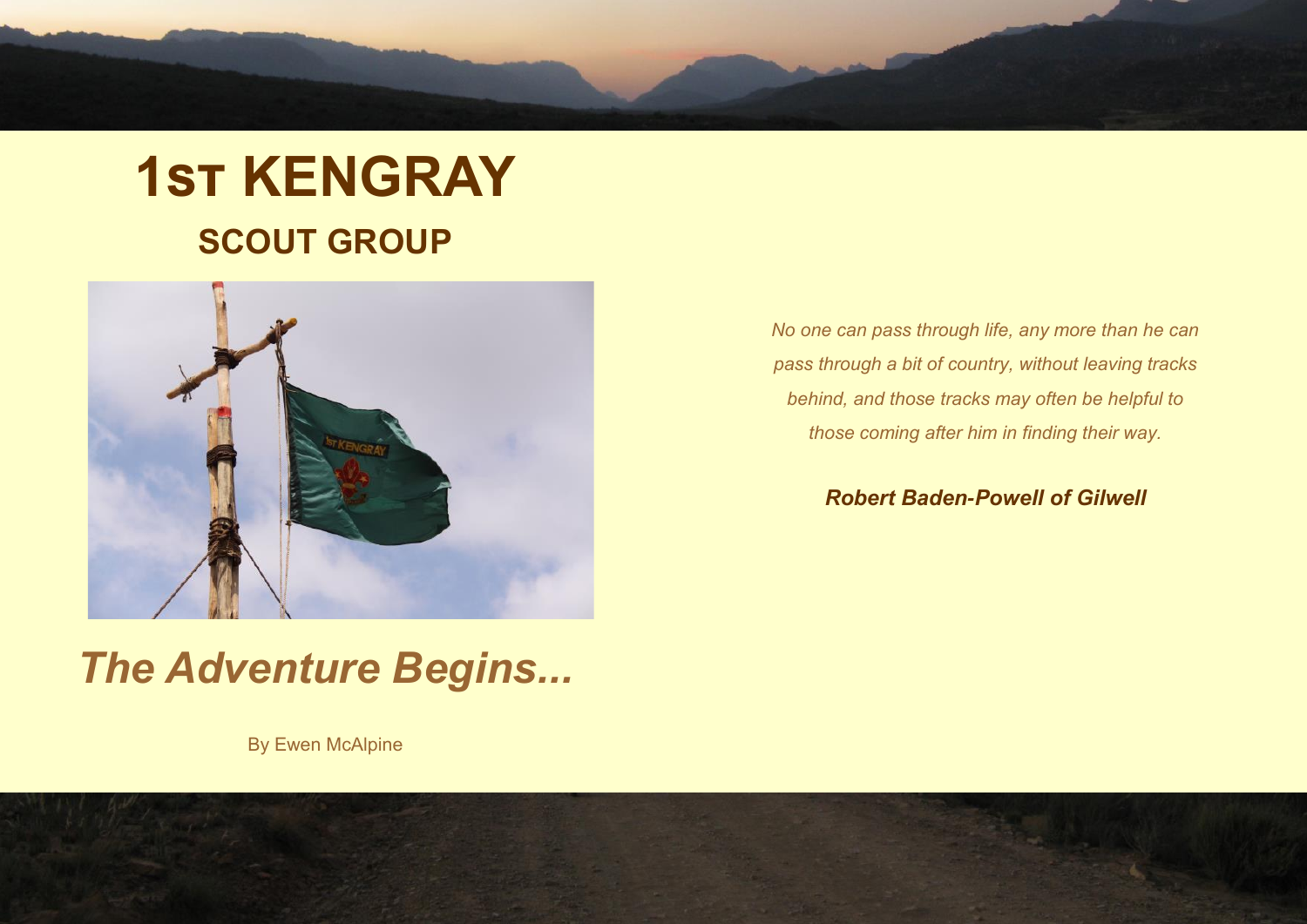## **WELCOME TO 1ST KENGRAY BK**

### **HOW SCOUTING BEGAN**

Many adventures lie ahead for your son as he journeys along the path towards manhood. With the great outdoors as his playground, he will learn skills that will stand him in good stead for the rest of his life and develop friendships that will endure long after his Scouting days have passed.



Scouting has stood the test of time and you can rest assured that your son will become a better person as a result of Scouting's unique approach to teaching life skills and citizenship.

As with anything in

life; you get out what you put in—Scouting is no different and we look forward to guiding your son as he ventures on his way to becoming a man.

Don't be a stranger—participate in as much as you can—your son's Scouting career will be the better for it.



Scouting began in 1907 when the founder of our movement, Lord Robert Baden-Powel, held the first Scout Camp on Brownsea Island, England. From its humble beginnings of just 20 boys the Scout movement has grown into the world's foremost youth movement with 16 million members. Over 250 million people have

had the honour of being Scouts since 1907, and today we welcome your son into this fellowship.

During the South African War, Lord Robert Baden-Powell was stationed at Mafikeng through its 217-day siege and it was during this siege that BP tested many of his Scouting skills, most notably among the boys of the corps of messengers, whose courage and resourcefulness made an indelible impression on BP. On his return home he found that a book he had written for soldiers was being used to train members of the Boys' Clubs and the Boys' Brigade and so he decided to rewrite the book for boys and it is to this book and its author that many young people owe much, for it was this that started the world's largest voluntary youth movement. Lord Robert Baden-Powel died in 1941, aged 83, and was laid to rest with full military honours in view of Mt. Kenya.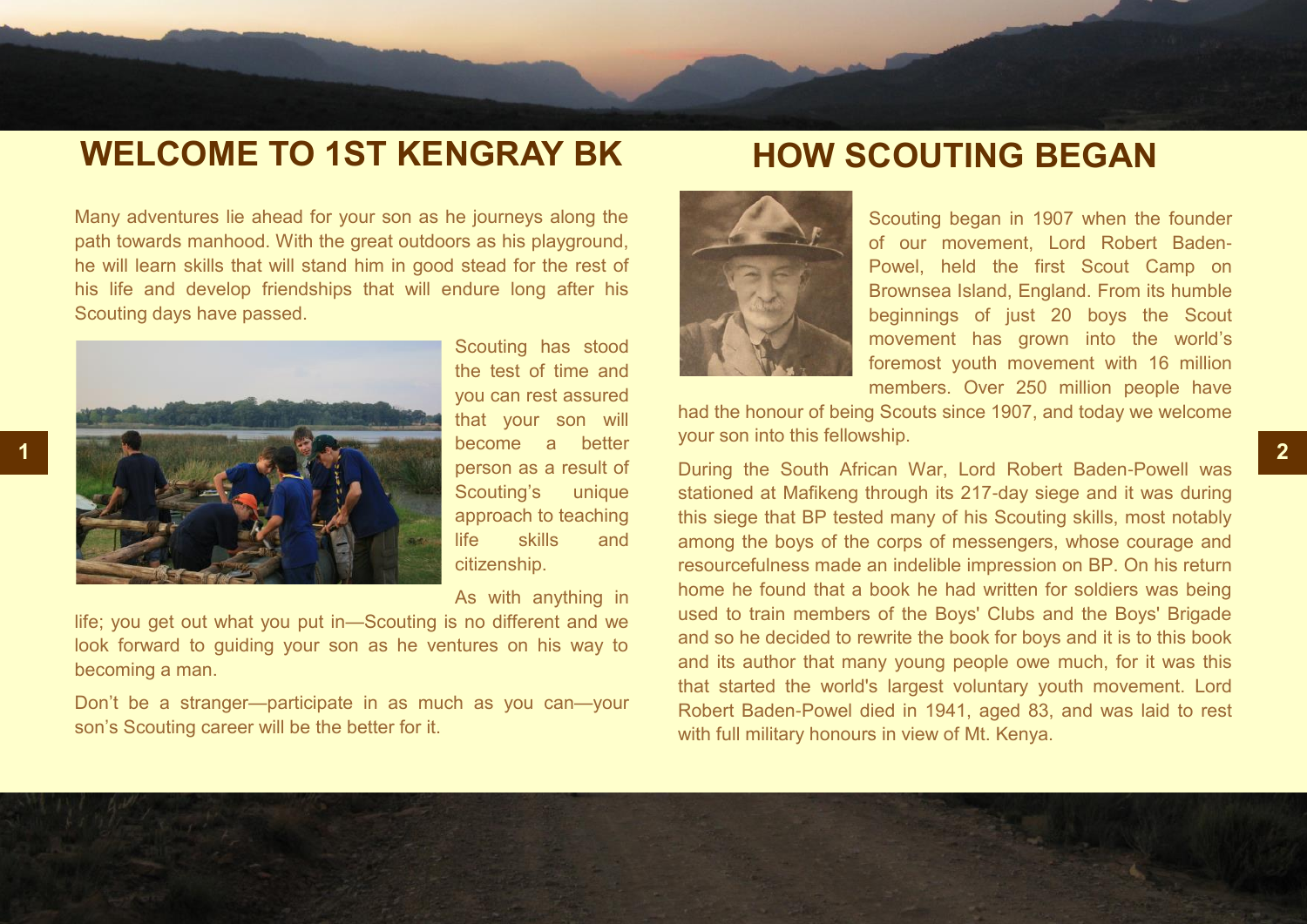### **1ST KENGRAY'S HERITAGE**

### **MORE ABOUT SCOUTING**

1st Kengray's history spans over more than a century, having started in 1908—less than a year after Scouting started in 1907 making us one of the oldest Troops in the world.

1st Belgravia opened its doors in 1908 and Scouting has continued in an unbroken line ever since. Many other groups have merged with Belgravia over the years, the most recent being between 1st Belgravia Kensington and 1st Kengray Rhodes Park, forming the present 1st Kengray. The distinctive green and purple scarf may have been replaced by the current blue and yellow one, but Kengray is proud and mindful of its heritage.



**3 4** leadership, group skills and individual Scouting aims to encourage your son's social, physical, mental and spiritual development so that he can play a constructive role in the community. In order to do this, Scouting makes use of the Scout Promise and Law as a simple code of living and the Patrol System membership of small groups called Patrols, that are led by the boys themselves, where your son can learn



responsibility. Scouting is about *learning by doing* and important skills, such as pioneering, camping, hiking and service to the community are taught as far as possible in nature.

A belief in God is strongly encouraged when someone becoming a Scout, but the movement is nondenominational and accepts people of all religions, encouraging boys to explore their own beliefs that will become a moral compass into their adulthood.

In a world where much is competing for their attention, we hope that Scouting may play a positive role in the lives of young men, using our unique approach.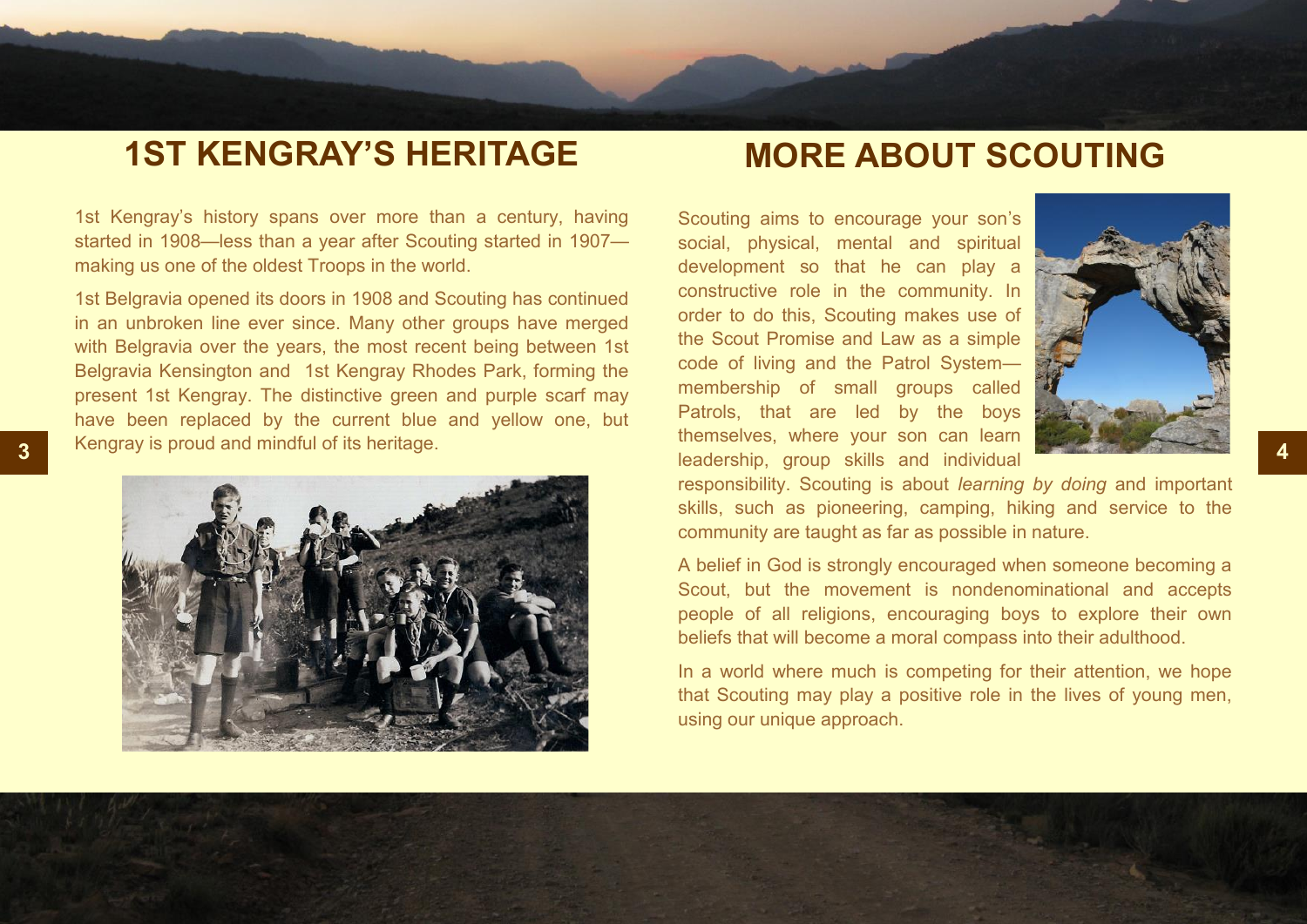# **THE SCOUT PROMISE AND LAW**

### The Scout Promise

On my honour I promise that I will do my best - To do my duty to God, and my country; To help other people at all times; To obey the Scout Law.

### The Scout Law

- 1. A Scout's honour is to be trusted.
- 2. A Scout is loyal.
- 3. A Scout's duty is to be useful and to help others.
- 4. A Scout is a friend to all and a brother to every other Scout.
- 5. A Scout is courteous.
- 6. A Scout is a friend to animals.
- 7. A Scout obeys orders.
- 8. A Scout smiles and whistles under all difficulties.
- 9. A Scout is thrifty.
- 10. A Scout is clean in thought, word, and deed.

### **WHAT ABOUT THE BADGES?**

#### Advancement Badges

The Goal of all Scouts should be to one day achieve their Springbok Scout. This is the highest advancement badge in Scouting and takes a lot of effort and perseverance to attain. The advancement system in Scouting progresses as follows: Troop Membership, Traveller, Discoverer, First Class and finally, Springbok, with the Scout having to take more responsibility both for themselves and others as he progresses towards Springbok.

### Interest Badges

**5 6** These badges are designed to broaden the Scouts' outside interests and can be earned at any stage. Topics range from sports and hobbies to useful skills and a whole lot more.

#### Challenge Awards

These awards are not essential for a Scout to achieve in order to gain their Springbok but are nonetheless worthwhile attempting. They are often far more challenging than either the Advancement or Interest badges and few Scouts receive such awards.

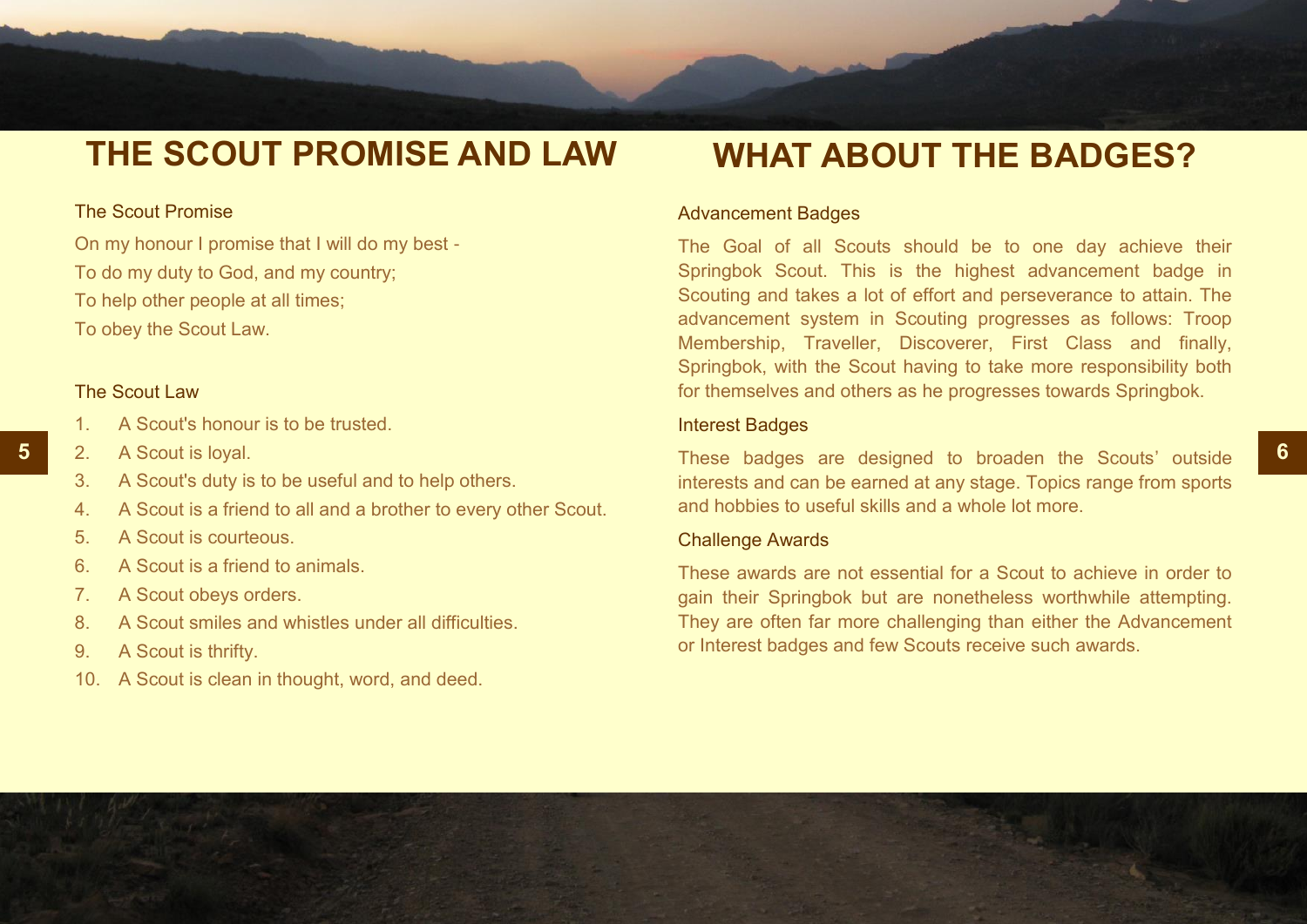# **THE TROOP'S LEADERSHIP**

A Scout Group is made up of a Cub Pack (for boys between 7 and 11), a Scout Troop (for those between 11 and 18) and a Rover Crew (for adults between 18 and 35). Your son has joined the Scout Troop.

### Patrol Leaders

Each Scout belongs to a small group called a Patrol. The Patrol System is what makes Scouting unique and the Patrol Leader (or PL) will be your son's mentor as he progresses through Scouting.

### **Scouters**

The Troop has numerous adult leaders, all of whom have many years of experience and training behind them.

**7** The Troop Scouter, Dylan Smith, is in charge of the Troop and he **Standard Scout bolt (khoki or blue) 1999** is supported by a number of Assistant Troop Scouters.

The Scout Group Leader, Ewen McAlpine, is in charge of all three branches of the Group—the Cub Pack, the Scout Troop and the Rover Crew.

#### Parent Committee

As a parent you automatically become a member of the Parents' Association. At the Annual General Meeting the Parents' Association elects a Parent Committee who's responsibility it is, with the other parents, to support the uniformed members of the Group. We hope that you will become involved and share in the fun...

Important contact details can be found in the information pack.

### **SCOUT UNIFORM**

Scouting is a uniformed movement and as such all Scouts are required to wear correct uniform. In our Troop the uniform is as follows:

**Scarf** 

Blue and yellow (supplied by the Troop)

### **Woggle**

Standard brown leather woggle

Shirt

Short sleeved khaki shirt

**Belt** 

Standard Scout belt (khaki or blue)

#### **Pants**

Navy blue longs

Socks

Long navy blue socks

**Shoes** 

Black school shoes



All items are available from the Scout Shop. Directions to the Scout Shop can be found in the information pack.